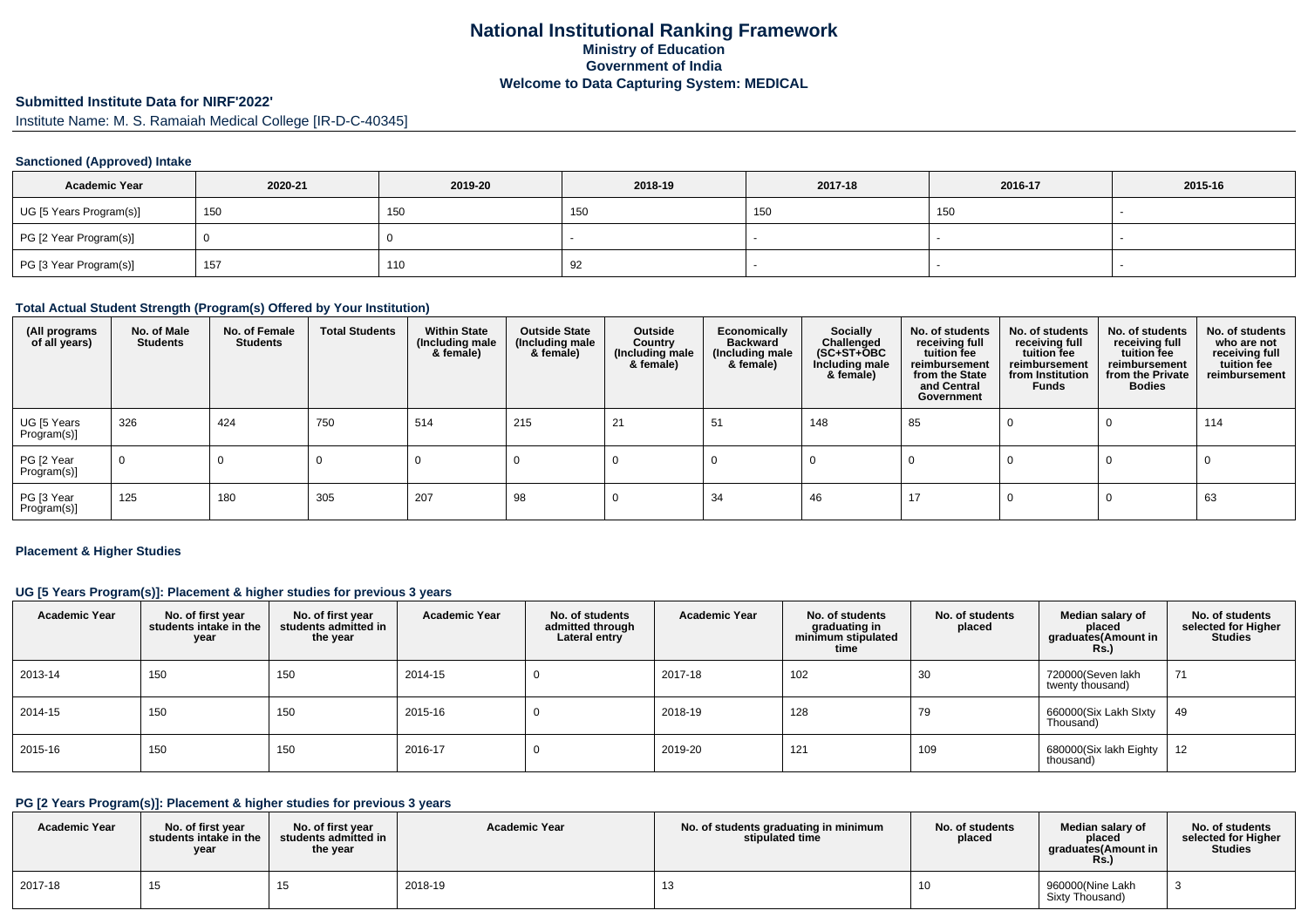| 2018-19 | 18 | 2019-20 |  | 840000(Eight lakh forty<br>thousand) | . О |
|---------|----|---------|--|--------------------------------------|-----|
| 2019-20 |    | 2020-21 |  | O(Zero)                              |     |

#### **PG [3 Years Program(s)]: Placement & higher studies for previous 3 years**

| <b>Academic Year</b> | No. of first year<br>students intake in the<br>year | No. of first vear<br>students admitted in<br>the year | <b>Academic Year</b> | No. of students<br>admitted through<br>Lateral entry | <b>Academic Year</b> | No. of students<br>graduating in<br>minimum stipulated<br>time | No. of students<br>placed | Median salary of<br>placed<br>graduates(Amount in<br><b>Rs.</b> ) | No. of students<br>selected for Higher<br><b>Studies</b> |
|----------------------|-----------------------------------------------------|-------------------------------------------------------|----------------------|------------------------------------------------------|----------------------|----------------------------------------------------------------|---------------------------|-------------------------------------------------------------------|----------------------------------------------------------|
| 2016-17              | 84                                                  | 72                                                    | 2017-18              |                                                      | 2018-19              | 66                                                             | 56                        | 1320000 (Thirteen Lakh   10<br>Twenty Thousand)                   |                                                          |
| 2017-18              | 89                                                  |                                                       | 2018-19              |                                                      | 2019-20              | 69                                                             | 64                        | 1260000(Twelve Lakh<br>Sixty Thousandero)                         |                                                          |
| 2018-19              | 92                                                  | 80                                                    | 2019-20              |                                                      | 2020-21              | 73                                                             | 72                        | 1200000(Twelve Lakh)                                              |                                                          |

#### **Ph.D Student Details(Including Integrated Ph.D/MD/MS/DNB)**

| Ph.D (Student pursuing doctoral program till 2020-21 Students admitted in the academic year 2020-21 should not be entered here.) |                                                                                                                                  |                                                                 |         |  |  |  |
|----------------------------------------------------------------------------------------------------------------------------------|----------------------------------------------------------------------------------------------------------------------------------|-----------------------------------------------------------------|---------|--|--|--|
|                                                                                                                                  |                                                                                                                                  | <b>Total Students</b>                                           |         |  |  |  |
| Full Time                                                                                                                        |                                                                                                                                  | 305                                                             |         |  |  |  |
| Part Time                                                                                                                        |                                                                                                                                  | $\overline{0}$                                                  |         |  |  |  |
|                                                                                                                                  |                                                                                                                                  | No. of Ph.D students graduated (including Integrated Ph.D)      |         |  |  |  |
|                                                                                                                                  | 2020-21                                                                                                                          | 2019-20                                                         | 2018-19 |  |  |  |
| Full Time                                                                                                                        | 74                                                                                                                               | 74                                                              | 70      |  |  |  |
| Part Time                                                                                                                        | 0                                                                                                                                |                                                                 |         |  |  |  |
|                                                                                                                                  |                                                                                                                                  | No. of students Graduating in Super Speciality program (DM/MCH) |         |  |  |  |
| 2020-21                                                                                                                          | 2019-20                                                                                                                          | 2018-19                                                         |         |  |  |  |
| 11                                                                                                                               | 23                                                                                                                               | 13                                                              |         |  |  |  |
|                                                                                                                                  | PG (Student pursuing MD/MS/DNB program till 2020-21 Students admitted in the academic year 2021 - 22 should not be entered here) |                                                                 |         |  |  |  |
|                                                                                                                                  | Number of students pursuing PG (MD/MS/DNB) program                                                                               |                                                                 | 305     |  |  |  |
| No. of students Graduating in PG (MD/MS/DNB) program                                                                             |                                                                                                                                  |                                                                 |         |  |  |  |
| 2020-21                                                                                                                          | 2018-19<br>2019-20                                                                                                               |                                                                 |         |  |  |  |
| 74                                                                                                                               | 74                                                                                                                               | 70                                                              |         |  |  |  |

# **Financial Resources: Utilised Amount for the Capital expenditure for previous 3 years**

| <b>Academic Year</b>                                                                                 | 2020-21                                                                             | 2019-20                                                                            | 2018-19                                                                   |  |  |  |
|------------------------------------------------------------------------------------------------------|-------------------------------------------------------------------------------------|------------------------------------------------------------------------------------|---------------------------------------------------------------------------|--|--|--|
|                                                                                                      | <b>Utilised Amount</b>                                                              |                                                                                    | <b>Utilised Amount</b>                                                    |  |  |  |
| Annual Capital Expenditure on Academic Activities and Resources (excluding expenditure on buildings) |                                                                                     |                                                                                    |                                                                           |  |  |  |
| Library                                                                                              | 13136127 (On Crore Thirty one lakh Thirty Six Thousand One<br>Hundred Twenty Seven) | 12956818 (One Crore Twenty Nine Lakh Fifty Six Thousand<br>Eight Hundred Eighteen) | 13060222 (One crore Thirty Lakh Sixty Thousand Two<br>Hundred Twenty Two) |  |  |  |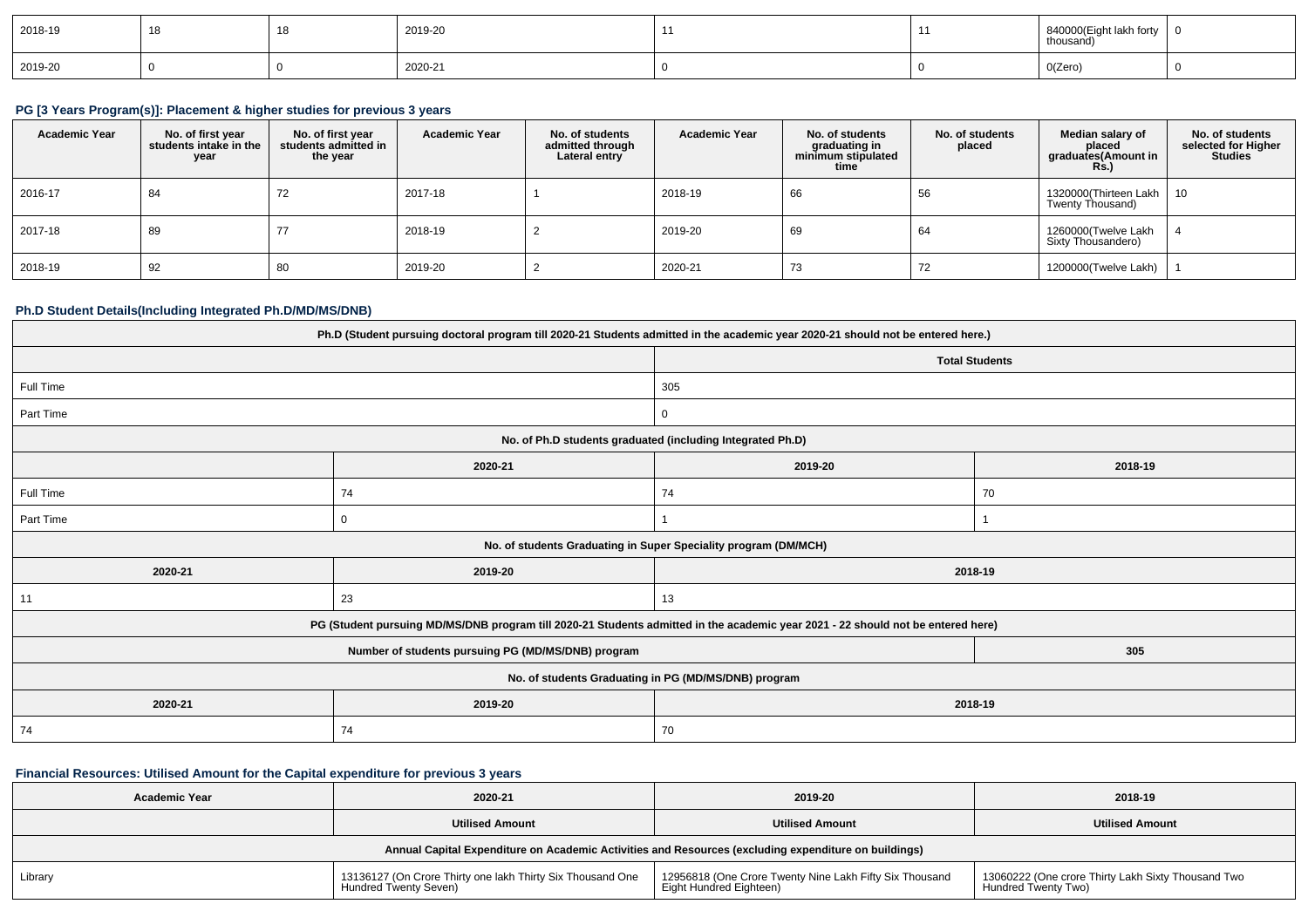| New Equipment for Laboratories                                                                  | 250420428 (Twenty Five Crore Four Lakh Twenty Thousand<br>Four Hundred Twenty Eight) | 77080225 (Seven Crore Seventy Lakh Eighty Thousand Two<br>Hundred Twenty Five )                                                                   | 55774627 (Five Crore Fifty Seven Lakh Seventy Four<br>Thousand Six Hundred Twenty Seven) |
|-------------------------------------------------------------------------------------------------|--------------------------------------------------------------------------------------|---------------------------------------------------------------------------------------------------------------------------------------------------|------------------------------------------------------------------------------------------|
| Other expenditure on creation of Capital Assets (excluding<br>expenditure on Land and Building) | 8039710 (Eighty Lakh Thirty Nine Thousand Seven Hundred<br>Ten)                      | 1 28911548 (Two Crore Eighty Nine Lakh Eleven Thousand Five   58065008 (Five Crore Eighty Lakh Sixty Five Thousand Eight)<br>Hundred Forty Eight) |                                                                                          |

# **Financial Resources: Utilised Amount for the Operational expenditure for previous 3 years**

| <b>Academic Year</b><br>2020-21                                                                                                                                                                |                                                                                                           | 2019-20                                                                                                      | 2018-19                                                                                                     |  |  |  |  |  |
|------------------------------------------------------------------------------------------------------------------------------------------------------------------------------------------------|-----------------------------------------------------------------------------------------------------------|--------------------------------------------------------------------------------------------------------------|-------------------------------------------------------------------------------------------------------------|--|--|--|--|--|
|                                                                                                                                                                                                | <b>Utilised Amount</b>                                                                                    | <b>Utilised Amount</b>                                                                                       | <b>Utilised Amount</b>                                                                                      |  |  |  |  |  |
| <b>Annual Operational Expenditure</b>                                                                                                                                                          |                                                                                                           |                                                                                                              |                                                                                                             |  |  |  |  |  |
| Salaries (Teaching and Non Teaching staff)                                                                                                                                                     | 1965369460 (One Hundred and Ninety Six Crores Fifty Three<br>Lakh Sixty Nine Thousand Four hundred Sixty) | 2006477502 (Two Hundred Crore Sixty Four Lakh Seventy<br>Seven Thousand Five Hundred Two)                    | 1635089499 (One Hundred Sixty Three Crores Fifty Lakh<br>Eighty Nine Thousand Four Hundred and Ninety Nine) |  |  |  |  |  |
| Maintenance of Academic Infrastructure or consumables and<br>other running expenditures(excluding maintenance of hostels<br>and allied services, rent of the building, depreciation cost, etc) | 1559451308 (One Hundred and Fifty Five Crore Ninety Four<br>Lakh Fifty One Thousand Three Hundred Eight)  | 1377717288 (One Hundred Thirty Seven Core Seventy Seven<br>Lakh Seventeen Thousand Two hundred Eighty Eight) | 1281164313 (One Hundred Twenty Eight Crores Eleven Lakh<br>Sixty Four Thousand Three Hundred Thirteen)      |  |  |  |  |  |
| Seminars/Conferences/Workshops                                                                                                                                                                 | 10353798 (One Crore Three Lakh Fifty Three Thousand Seven<br>Hundred Ninety Eight)                        | 17454844 (One Crore Seventy Four Lakh Fifty four Thousand<br>Eight Hundred Forty Four )                      | 13409779 (One Crore Thirty Four Lakh Nine Thousand Seven<br>Hundred Seventy Nine)                           |  |  |  |  |  |

#### **IPR**

| Calendar year            | 2020 | 2019 | 2018 |
|--------------------------|------|------|------|
| No. of Patents Published |      |      |      |
| No. of Patents Granted   |      |      |      |

#### **Sponsored Research Details**

| <b>Financial Year</b>                    | 2020-21                                                | 2019-20                                         | 2018-19                                                                |
|------------------------------------------|--------------------------------------------------------|-------------------------------------------------|------------------------------------------------------------------------|
| Total no. of Sponsored Projects          |                                                        | 89                                              | 72                                                                     |
| Total no. of Funding Agencies            |                                                        | 49                                              | -27                                                                    |
| Total Amount Received (Amount in Rupees) | 32966011                                               | 68754000                                        | 63141132                                                               |
| Amount Received in Words                 | Three crore Twenty nine lakh sixty six thousand eleven | Six Crore Eighty Seven Lakh Flfty Four Thousand | Six Crore Thirty One Lakh Forty One Thousand One Hundred<br>Thirty Two |

### **OPD Attendance & Bed Occupancy**

| 1. Average OPD attendance in the calendar year 2020. | 1124 |
|------------------------------------------------------|------|
| 2. Average Bed Occupancy in the calendar year 2020.  |      |
| a. Number of beds in the hospital.                   | 1290 |
| b. Average occupancy per day.                        | 496  |

# **PCS Facilities: Facilities of physically challenged students**

| 1. Do your institution buildings have Lifts/Ramps?                                                                                                         | Yes, more than 80% of the buildings |
|------------------------------------------------------------------------------------------------------------------------------------------------------------|-------------------------------------|
| 2. Do your institution have provision for walking aids, including wheelchairs and transportation from one building to another for<br>handicapped students? | Yes                                 |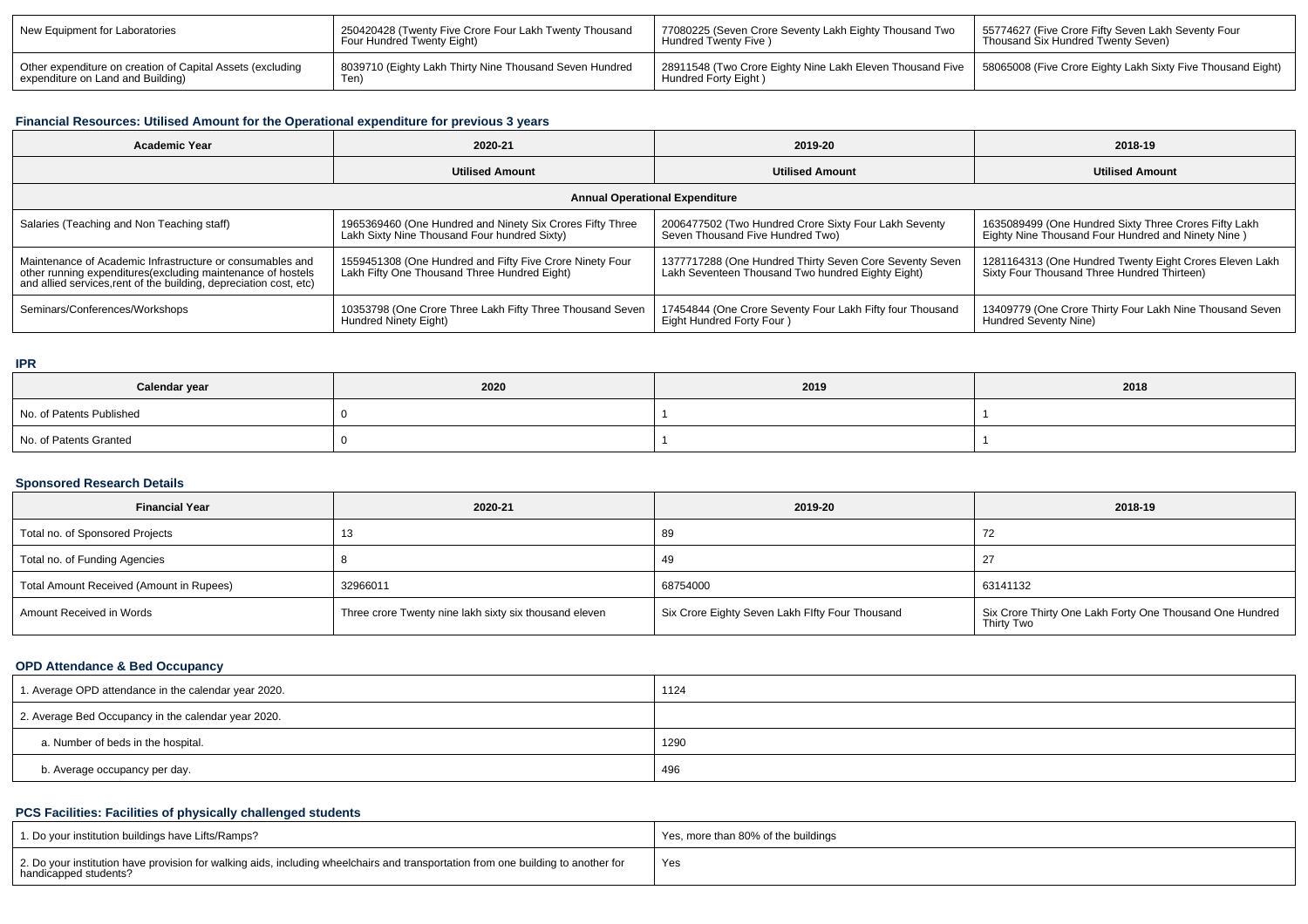| 3. Do your institution buildings have specially designed toilets for handicapped students? |  |
|--------------------------------------------------------------------------------------------|--|
|--------------------------------------------------------------------------------------------|--|

Yes, more than 80% of the buildings

| <b>Faculty Details</b> |  |
|------------------------|--|
|                        |  |

| Srno           | Name                       | Age | Designation                | Gender | Qualification    | <b>Experience (In</b><br>Months) | <b>Currently working</b><br>with institution? | <b>Joining Date</b> | <b>Leaving Date</b>      | <b>Association type</b> |
|----------------|----------------------------|-----|----------------------------|--------|------------------|----------------------------------|-----------------------------------------------|---------------------|--------------------------|-------------------------|
| $\overline{1}$ | Dr Lalitha C               | 50  | <b>Assistant Professor</b> | Female | M.D              | 91                               | Yes                                           | 01-10-2015          | $\sim$                   | Regular                 |
| $\overline{2}$ | Dr Yashvantha<br>Kumar C   | 43  | Associate Professor        | Male   | <b>DNB</b>       | 157                              | Yes                                           | 12-05-2011          | $\overline{\phantom{a}}$ | Regular                 |
| $\mathbf{3}$   | Dr A R Nitin Rao           | 56  | Associate Professor        | Male   | MS(Surgery)      | 203                              | Yes                                           | 22-08-2005          | -−                       | Regular                 |
| $\overline{4}$ | Dr A S Hegde               | 69  | Professor                  | Male   | M.Ch(Chirurgiae) | 245                              | Yes                                           | 01-03-2012          | $\sim$                   | Regular                 |
| 5              | Dr Aarathi Rangan<br>Rau   | 59  | Professor                  | Female | M.D              | 260                              | Yes                                           | 05-09-2011          | $\overline{\phantom{a}}$ | Regular                 |
| 6              | Dr Aditi Jain              | 47  | Associate Professor        | Female | <b>DNB</b>       | 193                              | Yes                                           | 26-06-2006          | $\overline{\phantom{a}}$ | Regular                 |
| $\overline{7}$ | Dr Aditi Singh             | 36  | <b>Assistant Professor</b> | Female | M.D              | 98                               | Yes                                           | 25-04-2017          | $\sim$                   | Regular                 |
| 8              | Dr Ajoy S M                | 52  | <b>Assistant Professor</b> | Male   | <b>DNB</b>       | 126                              | Yes                                           | 14-02-2012          | $\overline{\phantom{a}}$ | Regular                 |
| 9              | Dr Akash Rajaram           | 37  | <b>Assistant Professor</b> | Male   | M.D              | 115                              | Yes                                           | 12-01-2013          | $\sim$                   | Regular                 |
| 10             | Dr Akshay Rao              | 34  | <b>Assistant Professor</b> | Male   | M.D              | 97                               | Yes                                           | 01-07-2014          | $\sim$                   | Regular                 |
| 11             | Dr Akshith Raj S<br>Shetty | 35  | <b>Assistant Professor</b> | Male   | M.D              | 96                               | Yes                                           | 16-05-2015          | $\overline{\phantom{a}}$ | Regular                 |
| 12             | Dr Ambarish V              | 45  | Associate Professor        | Male   | M.D              | 194                              | Yes                                           | 22-05-2006          | $\overline{\phantom{a}}$ | Regular                 |
| 13             | Dr Anand K                 | 47  | Professor                  | Male   | M.D              | 225                              | Yes                                           | 20-10-2003          | --                       | Regular                 |
| 14             | Dr Anil Kumar V R          | 54  | Associate Professor        | Male   | M.S              | 302                              | Yes                                           | 10-06-1996          | $\overline{\phantom{a}}$ | Regular                 |
| 15             | Dr Anish Mehta             | 38  | <b>Assistant Professor</b> | Male   | DM(Medicine)     | 70                               | Yes                                           | 06-10-2016          | $\overline{\phantom{a}}$ | Regular                 |
| 16             | Dr Anupama K               | 37  | <b>Assistant Professor</b> | Female | M.D              | 133                              | Yes                                           | 27-06-2013          | $\overline{\phantom{a}}$ | Regular                 |
| 17             | Dr Anupama Pujar K         | 42  | <b>Assistant Professor</b> | Female | MS(Surgery)      | 179                              | Yes                                           | 23-08-2007          | −−                       | Regular                 |
| 18             | Dr Anupama V<br>Hegde      | 49  | <b>Assistant Professor</b> | Female | <b>DNB</b>       | 118                              | Yes                                           | 01-10-2012          | ⊷.                       | Regular                 |
| 19             | Dr Anuradha H V            | 45  | Professor                  | Female | M.D              | 193                              | Yes                                           | 01-07-2006          | $\sim$                   | Regular                 |
| 20             | Dr Aravind S Kapali        | 42  | Associate Professor        | Male   | M.Ch(Chirurgiae) | 79                               | Yes                                           | 11-01-2016          | --                       | Regular                 |
| 21             | Dr Archana S               | 43  | <b>Assistant Professor</b> | Female | M.D              | 120                              | Yes                                           | 25-07-2012          | ⊷.                       | Regular                 |
| 22             | Dr Arjunan Isaac           | 47  | Associate Professor        | Male   | M.D              | 201                              | Yes                                           | 08-11-2005          | $\overline{\phantom{a}}$ | Regular                 |
| 23             | Dr Arul Ponni T R          | 55  | Associate Professor        | Female | M.D              | 218                              | Yes                                           | 18-07-2005          | $\overline{\phantom{a}}$ | Regular                 |
| 24             | Dr Aruna C Ramesh          | 59  | Professor                  | Female | M.D              | 342                              | Yes                                           | 17-01-1994          | $\sim$                   | Regular                 |
| 25             | Dr Ashok Kumar A           | 66  | Professor                  | Male   | ${\sf M.D}$      | 348                              | Yes                                           | 16-07-1993          | $\sim$                   | Regular                 |
| 26             | Dr Ashok Kumar P           | 41  | Professor                  | Male   | M.S              | 181                              | Yes                                           | 10-10-2008          | $\sim$                   | Regular                 |
| 27             | Dr Ashwin Kulkarni         | 35  | Associate Professor        | Male   | M.D              | 108                              | Yes                                           | 01-08-2013          | $\sim$                   | Regular                 |
| 28             | Dr Ashwini C A             | 43  | Associate Professor        | Female | M.D              | 186                              | Yes                                           | 22-01-2017          | н,                       | Regular                 |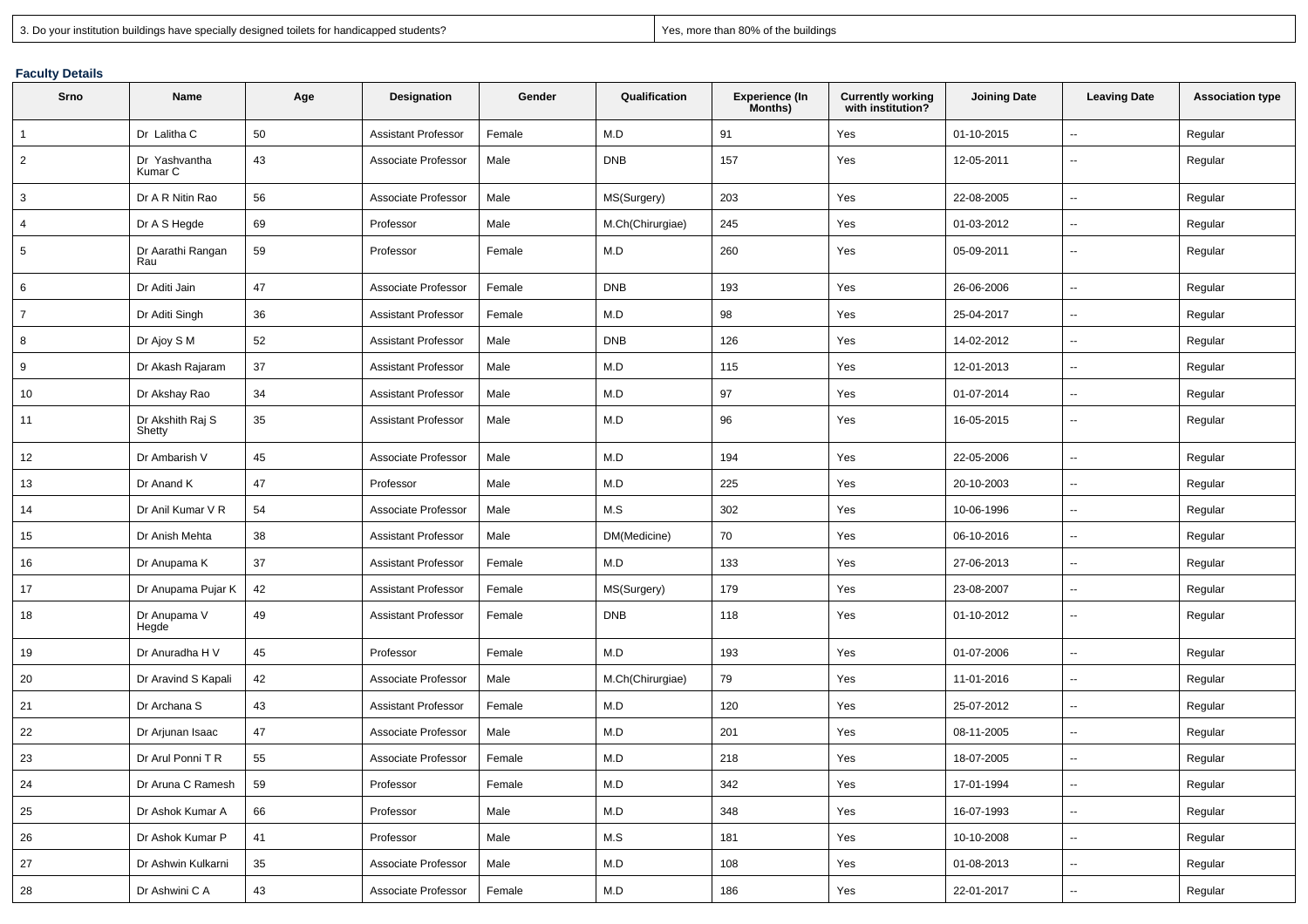| 29 | Dr B Avinash                | 42 | Associate Professor        | Male   | <b>DNB</b>       | 142 | Yes | 17-09-2010 | Ξ.                       | Regular |
|----|-----------------------------|----|----------------------------|--------|------------------|-----|-----|------------|--------------------------|---------|
| 30 | Dr Babitha Rajan            | 36 | <b>Assistant Professor</b> | Female | M.D              | 84  | Yes | 03-08-2015 | $\overline{\phantom{a}}$ | Regular |
| 31 | Dr Banashankari GS          | 49 | Associate Professor        | Female | M.D              | 239 | Yes | 02-09-2002 |                          | Regular |
| 32 | Dr Basappa Hugar            | 41 | Associate Professor        | Male   | M.D              | 170 | Yes | 26-05-2008 | --                       | Regular |
| 33 | Dr Beena                    | 48 | Associate Professor        | Female | M.D              | 216 | Yes | 01-02-2005 | Ξ.                       | Regular |
| 34 | Dr Bharati V<br>Hiremath    | 57 | Professor                  | Female | MS(Surgery)      | 363 | Yes | 11-05-1992 | --                       | Regular |
| 35 | Dr Chandra Kiran C          | 53 | Professor                  | Male   | M.S              | 324 | Yes | 15-10-1997 | $\sim$                   | Regular |
| 36 | Dr Chandrashekar<br>AR.     | 47 | Associate Professor        | Male   | M.S              | 174 | Yes | 21-02-2011 | $\sim$                   | Regular |
| 37 | Dr Chandrika Rao            | 56 | Professor                  | Female | M.D              | 290 | Yes | 02-08-2000 | $\ddot{\phantom{a}}$     | Regular |
| 38 | Dr Chitra S                 | 40 | Associate Professor        | Female | DM(Medicine)     | 94  | Yes | 01-10-2014 | $\overline{\phantom{a}}$ | Regular |
| 39 | Dr Clement Wilfred          | 43 | <b>Assistant Professor</b> | Male   | M.D              | 176 | Yes | 16-09-2009 | Ξ.                       | Regular |
| 40 | Dr Darshan Kumar A<br>Jain  | 39 | <b>Assistant Professor</b> | Male   | M.S              | 124 | Yes | 31-10-2013 | $\sim$                   | Regular |
| 41 | Dr Deena Patil              | 40 | <b>Assistant Professor</b> | Female | M.D              | 109 | Yes | 25-03-2015 |                          | Regular |
| 42 | Dr Deepak T S               | 50 | Associate Professor        | Male   | M.D              | 188 | Yes | 01-12-2006 | $\overline{\phantom{a}}$ | Regular |
| 43 | Dr Dinesh Rajaram           | 50 | Associate Professor        | Male   | M.D              | 214 | Yes | 02-04-2007 | $\sim$                   | Regular |
| 44 | Dr Divya D S                | 40 | <b>Assistant Professor</b> | Female | <b>DNB</b>       | 113 | Yes | 04-03-2013 | $\sim$                   | Regular |
| 45 | Dr Divya Prabhu             | 34 | <b>Assistant Professor</b> | Female | M.D              | 95  | Yes | 01-09-2014 | $\sim$                   | Regular |
| 46 | Dr Gadicherla<br>Suman      | 49 | Associate Professor        | Female | M.D              | 221 | Yes | 11-03-2004 | $\overline{\phantom{a}}$ | Regular |
| 47 | Dr Gayathri Devi            | 59 | Professor                  | Female | M.D              | 361 | Yes | 13-07-1992 | Ξ.                       | Regular |
| 48 | Dr Gayathri Devi H J        | 64 | Professor                  | Female | M.D              | 158 | Yes | 01-06-2009 | Ξ.                       | Regular |
| 49 | Dr Gayathri Devi S          | 43 | <b>Assistant Professor</b> | Female | <b>DNB</b>       | 119 | Yes | 27-08-2012 | $\overline{\phantom{a}}$ | Regular |
| 50 | Dr Geetha C R               | 52 | Professor                  | Female | <b>DNB</b>       | 246 | Yes | 28-08-2006 | --                       | Regular |
| 51 | Dr Geetha L                 | 44 | Associate Professor        | Female | M.D              | 179 | Yes | 01-09-2010 | $\ddot{\phantom{a}}$     | Regular |
| 52 | Dr Gireesh M S              | 43 | Associate Professor        | Male   | DM(Medicine)     | 134 | Yes | 06-09-2010 | $\sim$                   | Regular |
| 53 | Dr Girish Chandra Y<br>P    | 50 | Professor                  | Male   | M.D              | 162 | Yes | 01-08-2005 |                          | Regular |
| 54 | Dr Hariprasad K V           | 32 | <b>Assistant Professor</b> | Male   | M.D              | 71  | Yes | 02-09-2016 | Ξ.                       | Regular |
| 55 | Dr Harish K                 | 57 | Professor                  | Male   | M.Ch(Chirurgiae) | 315 | Yes | 02-05-1996 | $\sim$                   | Regular |
| 56 | Dr Harshavardhan N<br>Reddy | 52 | Associate Professor        | Male   | M.S              | 209 | Yes | 04-09-2006 | $\sim$                   | Regular |
| 57 | Dr Hemanth T                | 47 | Professor                  | Male   | ${\sf M.D}$      | 227 | Yes | 01-09-2003 | $\overline{\phantom{a}}$ | Regular |
| 58 | Dr Hemendra Singh           | 39 | <b>Assistant Professor</b> | Male   | M.D              | 110 | Yes | 07-06-2013 | Ξ.                       | Regular |
| 59 | Dr Janaki M G               | 56 | Professor                  | Female | M.D              | 299 | Yes | 08-09-1997 | $\overline{\phantom{a}}$ | Regular |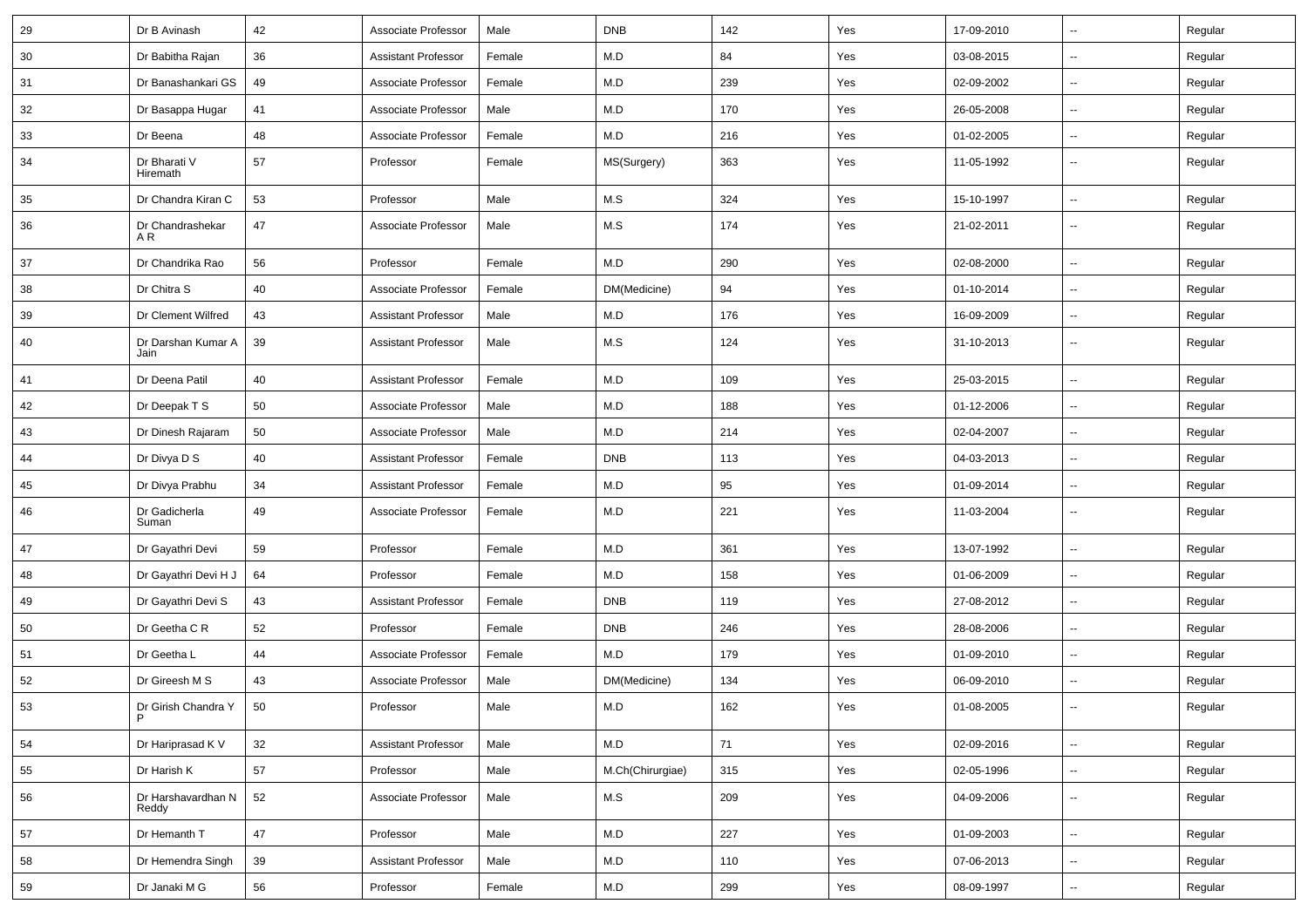| 60 | Dr Jeevak Shetty               | 40 | <b>Assistant Professor</b>                          | Male   | M.Ch(Chirurgiae) | 93  | Yes | 27-10-2014 | $\overline{\phantom{a}}$ | Regular |
|----|--------------------------------|----|-----------------------------------------------------|--------|------------------|-----|-----|------------|--------------------------|---------|
| 61 | Dr Jessica Celina<br>Fernandes | 37 | <b>Assistant Professor</b>                          | Female | M.S              | 119 | Yes | 03-09-2012 | --                       | Regular |
| 62 | Dr Jolly Anil John             | 48 | <b>Assistant Professor</b>                          | Female | M.D              | 97  | Yes | 14-05-2015 | -−                       | Regular |
| 63 | Dr Jyothi G S                  | 56 | Associate Professor                                 | Female | M.D              | 316 | Yes | 30-03-1996 | -−                       | Regular |
| 64 | Dr Jyothi K C                  | 40 | <b>Assistant Professor</b>                          | Female | M.D              | 120 | Yes | 20-01-2012 | --                       | Regular |
| 65 | Dr Jyothir Manju               | 43 | <b>Assistant Professor</b>                          | Female | M.D              | 204 | Yes | 06-06-2007 | -−                       | Regular |
| 66 | Dr K C Gurudev                 | 63 | Professor                                           | Male   | <b>DNB</b>       | 297 | Yes | 08-10-2012 | $\overline{\phantom{a}}$ | Regular |
| 67 | Dr K Rooparani                 | 46 | Associate Professor                                 | Female | M.D              | 212 | Yes | 02-05-2012 | $\overline{\phantom{a}}$ | Regular |
| 68 | Dr Kalai Vani V                | 49 | Associate Professor                                 | Female | MS(Surgery)      | 242 | Yes | 20-07-2005 | -−                       | Regular |
| 69 | Dr Karthik A                   | 35 | <b>Assistant Professor</b>                          | Male   | M.D              | 97  | Yes | 10-07-2014 | -−                       | Regular |
| 70 | Dr Karunakara B P              | 53 | Professor                                           | Male   | M.D              | 298 | Yes | 02-11-2000 | --                       | Regular |
| 71 | Dr Keshavamurthy<br>M R        | 42 | <b>Assistant Professor</b>                          | Male   | M.D              | 114 | Yes | 01-02-2013 | -−                       | Regular |
| 72 | Dr Kirthi Koushik A<br>S.      | 41 | Associate Professor                                 | Male   | M.D              | 158 | Yes | 18-05-2009 | ш,                       | Regular |
| 73 | Dr Komala N                    | 43 | Associate Professor                                 | Female | M.D              | 176 | Yes | 01-12-2007 | --                       | Regular |
| 74 | Dr Krishna Murthy U            | 46 | Associate Professor                                 | Male   | M.D              | 194 | Yes | 01-03-2007 | $\overline{\phantom{a}}$ | Regular |
| 75 | Dr Kumaraswamy M               | 43 | <b>Assistant Professor</b>                          | Male   | M.Ch(Chirurgiae) | 125 | Yes | 08-03-2012 | $\sim$                   | Regular |
| 76 | Dr Lalitha K                   | 47 | Professor                                           | Female | M.D              | 221 | Yes | 11-03-2004 | -−                       | Regular |
| 77 | Dr Lokesh L V                  | 42 | <b>Assistant Professor</b>                          | Male   | DM(Medicine)     | 82  | Yes | 23-09-2015 | ⊷.                       | Regular |
| 78 | Dr Mahendra J V                | 42 | Associate Professor                                 | Male   | DM(Medicine)     | 142 | Yes | 08-10-2010 | --                       | Regular |
| 79 | Dr Mahesh E                    | 54 | Professor                                           | Male   | <b>DNB</b>       | 247 | Yes | 22-12-2001 | --                       | Regular |
| 80 | Dr Maj Jayanth SH              | 44 | <b>Assistant Professor</b>                          | Male   | M.D              | 122 | Yes | 11-06-2012 | Ξ.                       | Regular |
| 81 | Dr Mala<br>Dharmalingam        | 60 | Professor                                           | Female | DM(Medicine)     | 275 | Yes | 08-09-1999 | $\sim$                   | Regular |
| 82 | Dr Mamatha                     | 53 | <b>Assistant Professor</b>                          | Female | M.D              | 214 | Yes | 15-09-2004 | $\sim$                   | Regular |
| 83 | Dr Mangala Gowri               | 56 | Professor                                           | Female | M.D              | 343 | Yes | 10-01-1994 | --                       | Regular |
| 84 | Dr Manjari<br>Somshekhar       | 47 | Associate Professor                                 | Female | M.Ch(Chirurgiae) | 214 | Yes | 15-09-2004 | $\overline{\phantom{a}}$ | Regular |
| 85 | Dr Manjula N V                 | 47 | <b>Assistant Professor</b>                          | Female | M.S              | 207 | Yes | 01-06-2006 | ш.                       | Regular |
| 86 | Dr Manjunath                   | 35 | <b>Assistant Professor</b>                          | Male   | DM(Medicine)     | 57  | Yes | 25-10-2017 | -−                       | Regular |
| 87 | Dr Manjunath A C               | 46 | Associate Professor                                 | Male   | M.D              | 199 | Yes | 01-06-2006 | ш,                       | Regular |
| 88 | Dr Manjunath K N               | 43 | <b>Assistant Professor</b>                          | Male   | M.Ch(Chirurgiae) | 124 | Yes | 07-04-2012 | Ξ.                       | Regular |
| 89 | Dr Medha Y Rao                 | 66 | Dean / Principal /<br>Director / Vice<br>Chancellor | Female | M.D              | 491 | Yes | 01-09-1981 | $\sim$                   | Regular |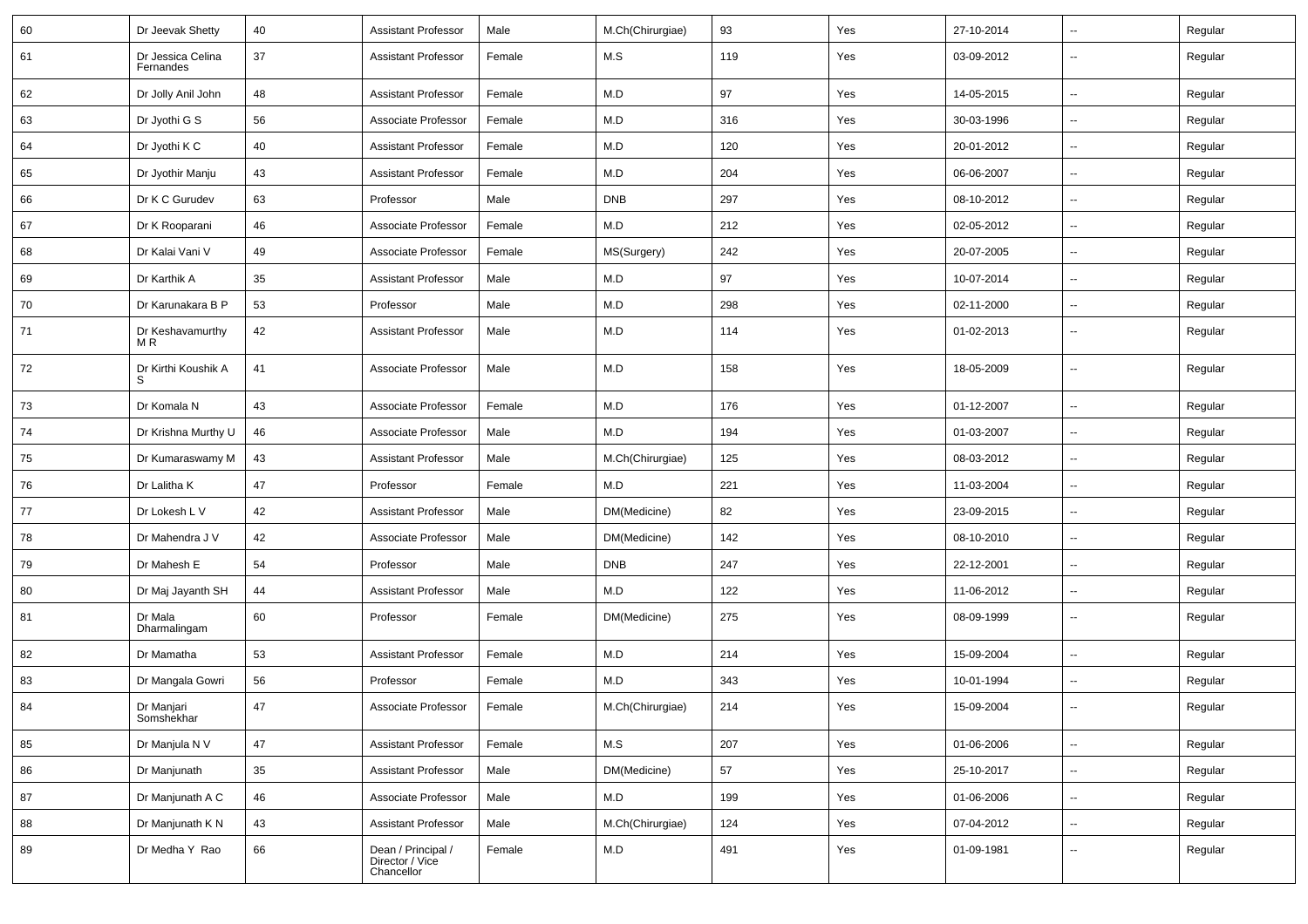| 90  | Dr Meera K S                 | 51       | Professor                  | Female | M.D              | 233 | Yes | 04-11-2009 | $\sim$                   | Regular |
|-----|------------------------------|----------|----------------------------|--------|------------------|-----|-----|------------|--------------------------|---------|
| 91  | Dr Mohan Kumar S             | 39       | <b>Assistant Professor</b> | Male   | M.D              | 125 | Yes | 15-02-2012 | $\overline{\phantom{a}}$ | Regular |
| 92  | Dr Mukunda N                 | 38       | <b>Assistant Professor</b> | Male   | M.D              | 122 | Yes | 01-06-2012 | $\overline{\phantom{a}}$ | Regular |
| 93  | Dr Nagamalesh U M            | 52       | Associate Professor        | Male   | <b>DNB</b>       | 208 | Yes | 01-04-2009 | $\overline{\phantom{a}}$ | Regular |
| 94  | Dr Nagappa H H               | 65       | Professor                  | Male   | M.D              | 456 | Yes | 18-07-2016 | $\sim$                   | Regular |
| 95  | Dr Nagesh Kumar<br>TC.       | 43       | Associate Professor        | Male   | M.D              | 193 | Yes | 30-09-2008 | $\sim$                   | Regular |
| 96  | Dr Naik Shalini<br>Ashok     | 45       | Associate Professor        | Female | M.D              | 210 | Yes | 01-02-2005 | ÷.                       | Regular |
| 97  | Dr Nalini Kilara             | 67       | Professor                  | Female | DM(Medicine)     | 490 | Yes | 12-10-1981 | $\sim$                   | Regular |
| 98  | Dr Nancy Jeniffer V          | 36       | <b>Assistant Professor</b> | Female | M.D              | 93  | Yes | 23-10-2014 | $\sim$                   | Regular |
| 99  | Dr Nanda Kishore<br>Alva N   | 52       | Professor                  | Male   | M.D              | 251 | Yes | 01-09-2001 | $\overline{\phantom{a}}$ | Regular |
| 100 | Dr Nanda Kumar B<br>S        | 43       | Associate Professor        | Male   | M.D              | 188 | Yes | 01-12-2006 | $\sim$                   | Regular |
| 101 | Dr Nandini G                 | 57       | Associate Professor        | Female | M.D              | 314 | Yes | 05-06-1996 | $\sim$                   | Regular |
| 102 | Dr Narayana Swamy<br>Chetty  | 50       | Associate Professor        | Male   | MS(Surgery)      | 285 | Yes | 03-10-2000 | $\overline{\phantom{a}}$ | Regular |
| 103 | Dr Navdeep                   | 37       | <b>Assistant Professor</b> | Female | M.D              | 131 | Yes | 01-06-2015 | ÷.                       | Regular |
| 104 | Dr Navikala K                | 35       | <b>Assistant Professor</b> | Female | M.D              | 72  | Yes | 29-08-2016 | $\sim$                   | Regular |
| 105 | Dr Nirmitha Dev M            | 42       | <b>Assistant Professor</b> | Female | M.D              | 162 | Yes | 04-02-2009 | $\sim$                   | Regular |
| 106 | Dr Nivedita Maity            | 45       | Associate Professor        | Female | M.D              | 161 | Yes | 06-03-2009 | $\sim$                   | Regular |
| 107 | Dr P T Acharya               | 65       | Professor                  | Male   | DM(Medicine)     | 331 | Yes | 01-12-2015 | $\sim$                   | Regular |
| 108 | Dr Padma K                   | 59       | Associate Professor        | Female | M.D              | 328 | Yes | 31-03-1995 | $\sim$                   | Regular |
| 109 | Dr Padmalatha S<br>Kadamba   | 55       | Professor                  | Female | <b>DNB</b>       | 255 | Yes | 01-04-2005 | $\sim$                   | Regular |
| 110 | Dr Pavithra<br>Cheluvaraj    | 37       | <b>Assistant Professor</b> | Female | M.D              | 106 | Yes | 09-06-2017 | $\sim$                   | Regular |
| 111 | Dr Pradeep G C M             | 48       | Professor                  | Male   | <b>DNB</b>       | 298 | Yes | 19-01-2006 | $\sim$                   | Regular |
| 112 | Dr Pradeep S                 | 40       | <b>Assistant Professor</b> | Male   | MS(Surgery)      | 114 | Yes | 21-01-2015 | $\sim$                   | Regular |
| 113 | Dr Prakash Babu S<br>M L     | 46       | Associate Professor        | Male   | M.Ch(Chirurgiae) | 149 | Yes | 03-02-2011 |                          | Regular |
| 114 | Dr Prakash V S               | 63       | Professor                  | Male   | DM(Medicine)     | 341 | Yes | 01-03-2003 | $\bar{\phantom{a}}$      | Regular |
| 115 | Dr Pramila Kalra             | 46       | Associate Professor        | Female | DM(Medicine)     | 164 | Yes | 20-11-2008 | $\sim$                   | Regular |
| 116 | Dr Praneethi K               | 35       | <b>Assistant Professor</b> | Female | M.D              | 95  | Yes | 18-08-2014 | $\sim$                   | Regular |
| 117 | Dr Prapti Rath               | 35       | <b>Assistant Professor</b> | Female | M.D              | 107 | Yes | 17-06-2014 | $\sim$                   | Regular |
| 118 | Dr Prarthana<br>Karumbaiah K | $\bf 44$ | <b>Assistant Professor</b> | Female | M.D              | 143 | Yes | 26-08-2010 | $\sim$                   | Regular |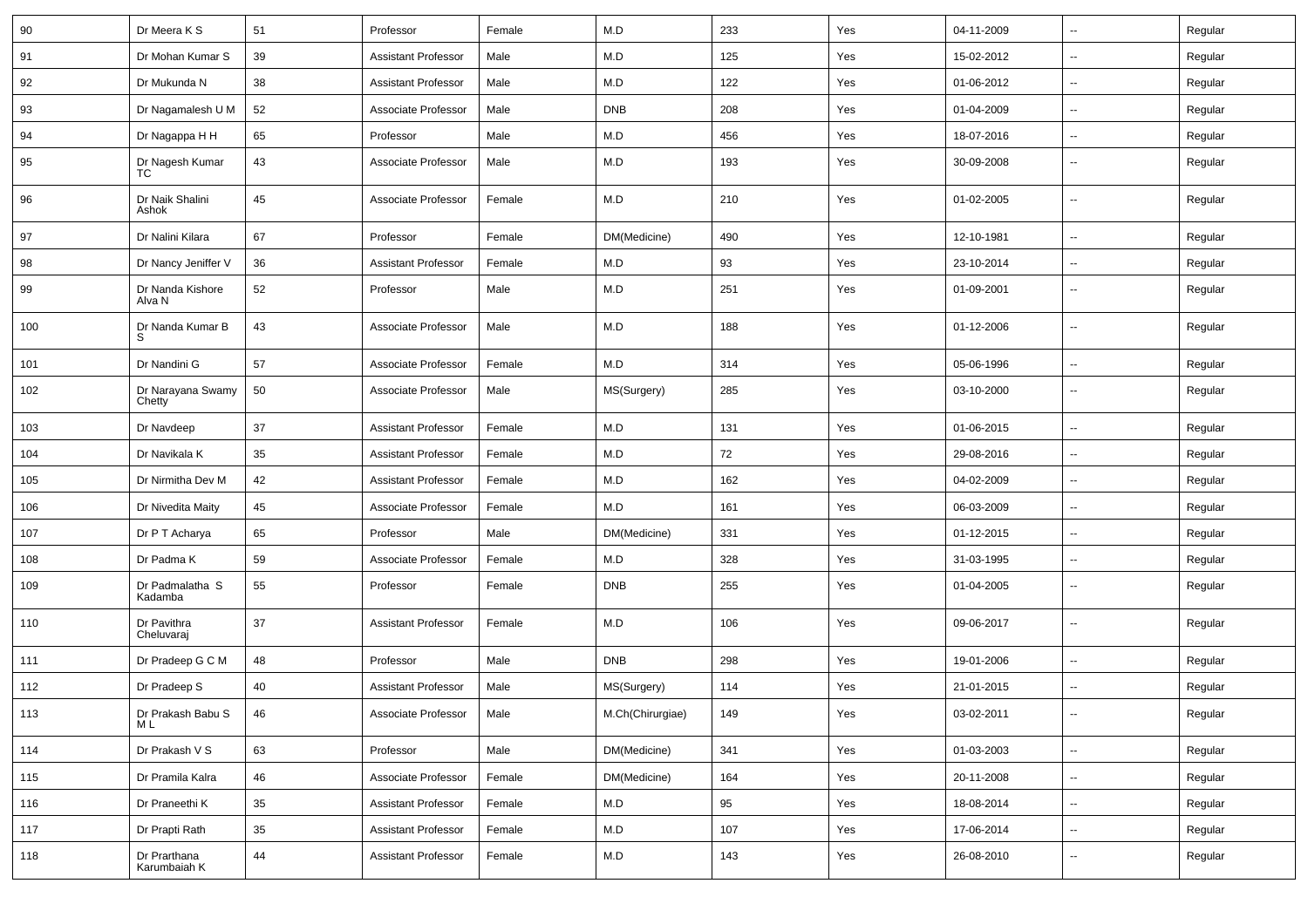| 119 | Dr Prasad<br>Mylarappa               | 55 | Professor                  | Male   | M.Ch(Chirurgiae) | 200 | Yes | 01-03-2007 | --                       | Regular |
|-----|--------------------------------------|----|----------------------------|--------|------------------|-----|-----|------------|--------------------------|---------|
| 120 | Dr Prasanna Kumar                    | 39 | Associate Professor        | Male   | M.D              | 120 | Yes | 31-10-2013 | $\overline{\phantom{a}}$ | Regular |
| 121 | Dr Prasanna Shetty<br>B <sub>1</sub> | 59 | Professor                  | Male   | M.D              | 354 | Yes | 25-01-1993 | ⊷.                       | Regular |
| 122 | Dr Prathab A G                       | 49 | Professor                  | Male   | M.D              | 239 | Yes | 02-09-2002 | ⊷.                       | Regular |
| 123 | Dr Prathap Kumar J                   | 36 | <b>Assistant Professor</b> | Male   | M.D              | 120 | Yes | 20-07-2012 | $\sim$                   | Regular |
| 124 | Dr Praveen Kumar S                   | 39 | Associate Professor        | Male   | M.D              | 156 | Yes | 23-07-2009 | --                       | Regular |
| 125 | Dr Praveen S                         | 49 | Professor                  | Male   | M.D              | 227 | Yes | 01-09-2003 | $\overline{a}$           | Regular |
| 126 | Dr Preethi B L                       | 49 | Associate Professor        | Female | M.D              | 194 | Yes | 22-05-2006 | Ξ.                       | Regular |
| 127 | Dr Priyadarshini C                   | 36 | <b>Assistant Professor</b> | Female | M.D              | 92  | Yes | 17-11-2014 | $\sim$                   | Regular |
| 128 | Dr Puvvada<br>Sandeep                | 38 | <b>Assistant Professor</b> | Male   | M.Ch(Chirurgiae) | 95  | Yes | 01-09-2014 | ⊷.                       | Regular |
| 129 | Dr Radhika P M                       | 39 | <b>Assistant Professor</b> | Female | M.D              | 120 | Yes | 16-07-2012 | ш.                       | Regular |
| 130 | Dr Rahul P                           | 38 | <b>Assistant Professor</b> | Male   | <b>DNB</b>       | 132 | Yes | 01-08-2011 | $\overline{\phantom{a}}$ | Regular |
| 131 | Dr Rajendra Prasad<br><sub>B</sub>   | 50 | Associate Professor        | Male   | <b>DNB</b>       | 128 | Yes | 07-03-2011 | $\overline{\phantom{a}}$ | Regular |
| 132 | Dr Ram Charith Alva                  | 42 | <b>Assistant Professor</b> | Male   | <b>DNB</b>       | 107 | Yes | 02-09-2013 | -−                       | Regular |
| 133 | Dr Ramesh D                          | 61 | Professor                  | Male   | M.Ch(Chirurgiae) | 266 | Yes | 16-03-1994 | -−                       | Regular |
| 134 | Dr Rashmi K                          | 39 | <b>Assistant Professor</b> | Female | M.D              | 146 | Yes | 08-06-2011 | $\sim$                   | Regular |
| 135 | Dr Rathai<br>Rajagopalan             | 36 | <b>Assistant Professor</b> | Female | M.D              | 120 | Yes | 18-07-2012 | н.                       | Regular |
| 136 | Dr Ravi Kumar TV                     | 41 | Associate Professor        | Male   | M.S              | 156 | Yes | 22-07-2009 | Ξ.                       | Regular |
| 137 | Dr Roopakala M S                     | 53 | Professor                  | Female | M.D              | 322 | Yes | 04-07-1996 | ⊷.                       | Regular |
| 138 | Dr Rudresh H K                       | 57 | Professor                  | Male   | MS(Surgery)      | 299 | Yes | 01-09-2001 | $\sim$                   | Regular |
| 139 | Dr S Ananth<br>Bhandary              | 49 | Professor                  | Male   | M.S              | 227 | Yes | 01-09-2003 | $\overline{\phantom{a}}$ | Regular |
| 140 | Dr Sadasivan S Iver                  | 37 | <b>Assistant Professor</b> | Male   | M.D              | 119 | Yes | 12-09-2012 | -−                       | Regular |
| 141 | Dr Sandeep Reddy<br>R                | 41 | Associate Professor        | Male   | M.S              | 156 | Yes | 22-07-2009 | --                       | Regular |
| 142 | Dr Sandeep T                         | 38 | <b>Assistant Professor</b> | Male   | M.D              | 121 | Yes | 18-06-2012 | $\overline{\phantom{a}}$ | Regular |
| 143 | Dr Sandyarani D C                    | 38 | <b>Assistant Professor</b> | Female | M.D              | 121 | Yes | 17-06-2013 | $\overline{\phantom{a}}$ | Regular |
| 144 | Dr Sangeetha<br>Shenoy               | 41 | Associate Professor        | Female | M.D              | 178 | Yes | 17-09-2007 | $\overline{\phantom{a}}$ | Regular |
| 145 | Dr Sanjay B Patil                    | 54 | Professor                  | Male   | M.S              | 265 | Yes | 01-04-2009 | ш.                       | Regular |
| 146 | Dr Sanjay C Desai                    | 52 | Professor                  | Male   | M.S              | 261 | Yes | 01-11-2000 | $\sim$                   | Regular |
| 147 | Dr Sanjay V Kulkarni   56            |    | Professor                  | Male   | M.D              | 270 | Yes | 13-06-2008 | $\overline{\phantom{a}}$ | Regular |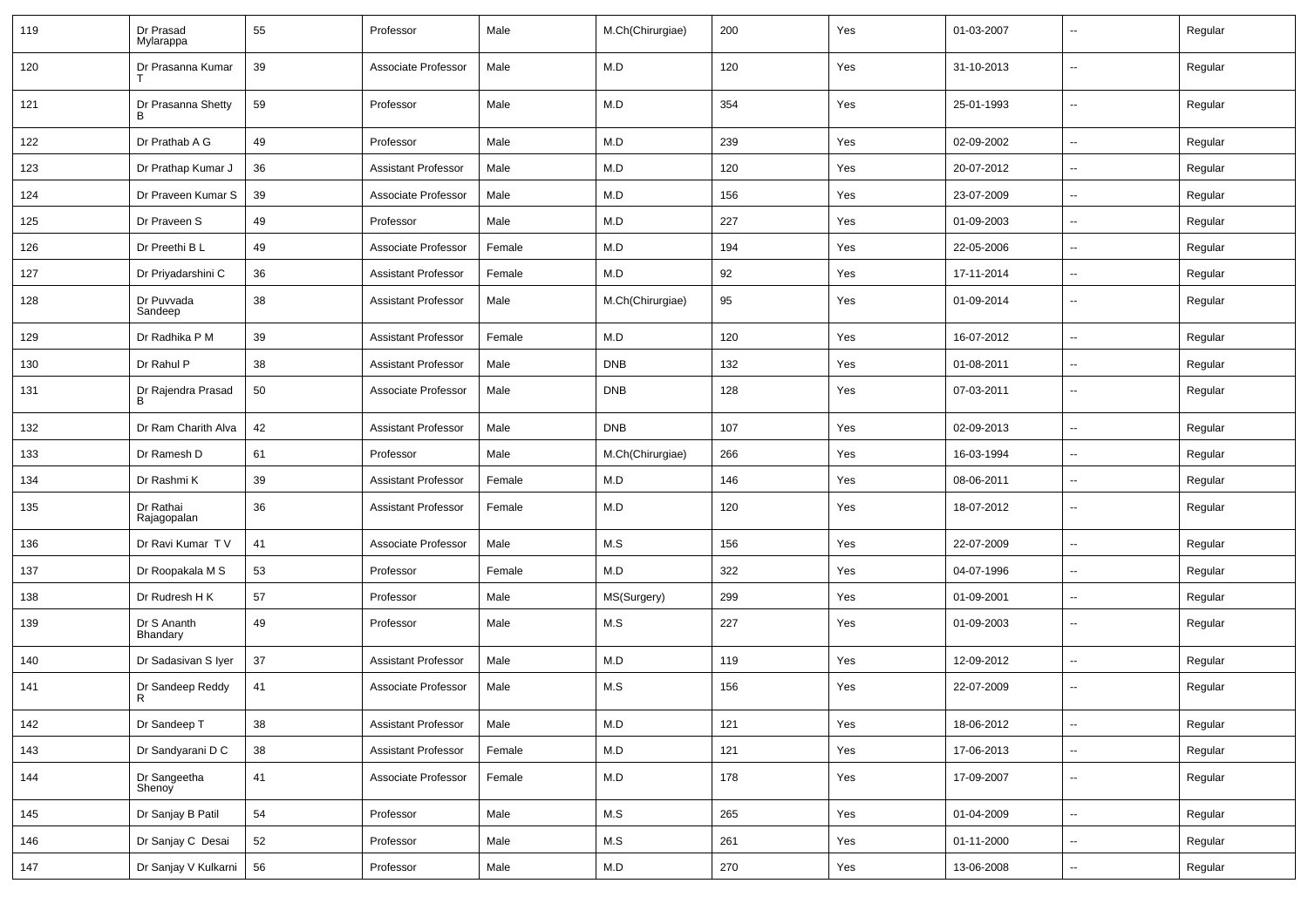| 148 | Dr Santhosh Kumar<br>Devadas         | 39 | Associate Professor        | Male   | DM(Medicine)     | 83  | Yes | 03-09-2015 | $\overline{\phantom{a}}$ | Regular |
|-----|--------------------------------------|----|----------------------------|--------|------------------|-----|-----|------------|--------------------------|---------|
| 149 | Dr Sathyendranath<br>Shetty          | 66 | Professor                  | Male   | M.S              | 303 | Yes | 10-05-1997 | $\sim$                   | Regular |
| 150 | Dr Satish Kumar K                    | 46 | <b>Assistant Professor</b> | Male   | M.D              | 185 | Yes | 22-02-2007 | $\sim$                   | Regular |
| 151 | Dr Satish Shervegar                  | 61 | Professor                  | Male   | M.S              | 363 | Yes | 11-05-1992 | $\sim$                   | Regular |
| 152 | Dr Shah Harshad M                    | 63 | Professor                  | Male   | M.S              | 421 | Yes | 01-07-1987 | $\overline{\phantom{a}}$ | Regular |
| 153 | Dr Shaikh<br>Mohammed Aslam S        | 42 | Professor                  | Male   | M.D              | 180 | Yes | 25-07-2007 | $\overline{\phantom{a}}$ | Regular |
| 154 | Dr Shailaja Shetty                   | 56 | Professor                  | Female | M.S              | 284 | Yes | 09-12-1998 | $\mathbf{u}$             | Regular |
| 155 | Dr Shalini<br>Chandrashekar<br>Nooyi | 61 | Professor                  | Female | M.D              | 305 | Yes | 24-06-2009 | $\overline{\phantom{a}}$ | Regular |
| 156 | Dr Shalini S                         | 56 | Associate Professor        | Female | M.D              | 216 | Yes | 01-09-2005 | $\overline{\phantom{a}}$ | Regular |
| 157 | Dr Shanthakumar S                    | 46 | Associate Professor        | Male   | M.Ch(Chirurgiae) | 159 | Yes | 30-04-2009 | $\overline{\phantom{a}}$ | Regular |
| 158 | Dr<br>Sharanabasavesh                | 42 | <b>Assistant Professor</b> | Male   | <b>DNB</b>       | 169 | Yes | 19-01-2009 |                          | Regular |
| 159 | Dr Sharath K R                       | 40 | Associate Professor        | Male   | M.S              | 157 | Yes | 10-07-2009 | $\mathbf{u}$             | Regular |
| 160 | Dr Shivaswamy K N                    | 46 | Associate Professor        | Male   | M.D              | 211 | Yes | 23-06-2006 | $\sim$                   | Regular |
| 161 | Dr Shruthi Patil                     | 43 | Associate Professor        | Female | M.D              | 191 | Yes | 01-09-2006 | $\sim$                   | Regular |
| 162 | Dr Somashekar A R                    | 52 | Professor                  | Male   | <b>DNB</b>       | 276 | Yes | 01-09-2003 |                          | Regular |
| 163 | Dr Soujanya Balaraj                  | 32 | <b>Assistant Professor</b> | Female | M.S              | 59  | Yes | 01-09-2017 | $\overline{\phantom{a}}$ | Regular |
| 164 | Dr Soumya Ramani                     | 38 | Associate Professor        | Female | M.S              | 123 | Yes | 17-09-2012 |                          | Regular |
| 165 | Dr Sreekar Pai                       | 44 | Associate Professor        | Male   | MS(Surgery)      | 191 | Yes | 17-08-2006 | $\overline{\phantom{a}}$ | Regular |
| 166 | Dr Sreevathsa MR                     | 66 | Professor                  | Male   | MS(Surgery)      | 466 | Yes | 03-06-1995 | $\sim$                   | Regular |
| 167 | Dr Sridhar H                         | 44 | <b>Assistant Professor</b> | Male   | M.D              | 168 | Yes | 02-09-2009 | $\sim$                   | Regular |
| 168 | Dr Srikantaiah H C                   | 50 | Associate Professor        | Male   | MS(Surgery)      | 248 | Yes | 01-12-2001 | $\overline{\phantom{a}}$ | Regular |
| 169 | Dr Srikanth N                        | 47 | Associate Professor        | Male   | M.D              | 217 | Yes | 16-08-2012 |                          | Regular |
| 170 | Dr Sudha H M                         | 56 | Professor                  | Female | M.D              | 328 | Yes | 31-03-1995 | $\mathbf{u}$             | Regular |
| 171 | Dr Sujani B K                        | 58 | Professor                  | Female | M.D              | 343 | Yes | 13-01-1994 |                          | Regular |
| 172 | Dr Sujatha K J                       | 32 | Assistant Professor        | Female | M.D              | 71  | Yes | 01-09-2016 | $\sim$                   | Regular |
| 173 | Dr Sulatha M<br>Kamath               | 48 | Associate Professor        | Female | M.D              | 251 | Yes | 01-09-2001 | $\sim$                   | Regular |
| 174 | Dr Sumathy T K                       | 62 | Professor                  | Female | M.D              | 435 | Yes | 02-05-1986 | $\sim$                   | Regular |
| 175 | Dr Sunil Kumar B M                   | 46 | Associate Professor        | Male   | M.D              | 202 | Yes | 02-01-2006 | $\sim$                   | Regular |
| 176 | Dr Sunil Valentine<br>Furtado        | 46 | Associate Professor        | Male   | M.Ch(Chirurgiae) | 77  | Yes | 08-03-2016 | $\sim$                   | Regular |
| 177 | Dr Suparna MY                        | 35 | <b>Assistant Professor</b> | Female | M.D              | 92  | Yes | 04-12-2014 | $\sim$                   | Regular |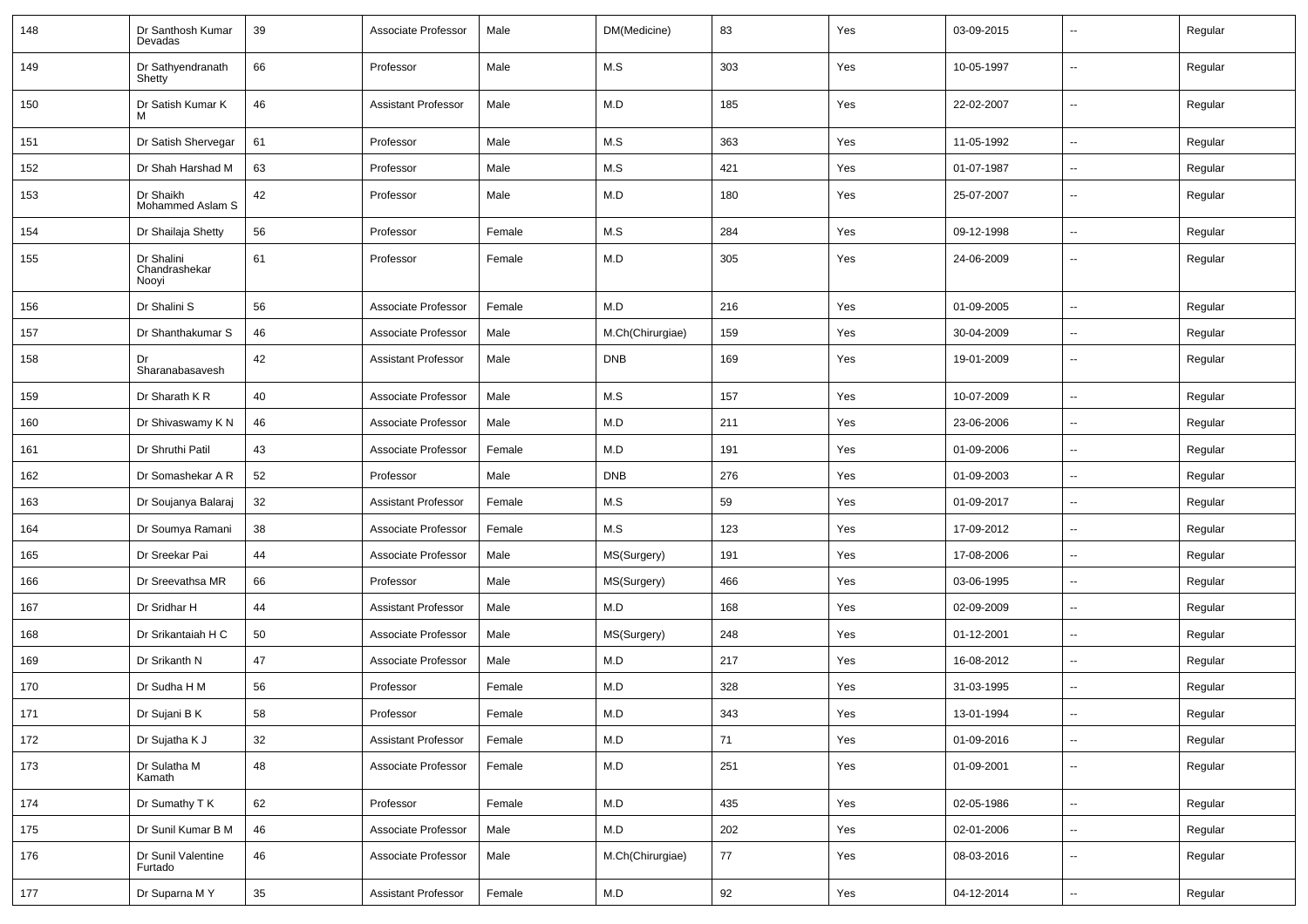| 178 | Dr Surya Prakash D             | 41     | Associate Professor        | Male   | M.S              | 157 | Yes | 21-01-2010 | --                       | Regular |
|-----|--------------------------------|--------|----------------------------|--------|------------------|-----|-----|------------|--------------------------|---------|
| 179 | Dr Swati Hegde                 | 34     | <b>Assistant Professor</b> | Female | M.D              | 95  | Yes | 04-09-2014 | $\sim$                   | Regular |
| 180 | Dr T Anil Kumar                | 56     | Professor                  | Male   | M.D              | 296 | Yes | 27-04-2015 | --                       | Regular |
| 181 | Dr T Murali                    | 65     | Professor                  | Male   | M.D              | 433 | Yes | 01-03-2012 | --                       | Regular |
| 182 | Dr Tarun Dilip Javali          | 40     | Associate Professor        | Male   | M.Ch(Chirurgiae) | 125 | Yes | 07-03-2012 | $\overline{a}$           | Regular |
| 183 | Dr Tejaswini                   | 39     | <b>Assistant Professor</b> | Female | M.D              | 144 | Yes | 01-02-2012 | $\overline{a}$           | Regular |
| 184 | Dr Tejesh C A                  | 45     | Professor                  | Male   | M.D              | 187 | Yes | 04-01-2007 | $\sim$                   | Regular |
| 185 | Dr Thanuja G P                 | 42     | Associate Professor        | Female | M.S              | 126 | Yes | 15-06-2012 | $\sim$                   | Regular |
| 186 | Dr Taranath S                  | 32     | <b>Assistant Professor</b> | Male   | M.D              | 72  | Yes | 12-08-2016 | --                       | Regular |
| 187 | Dr Umesh K                     | 59     | Professor                  | Male   | M.D              | 325 | Yes | 27-06-2011 | $\sim$                   | Regular |
| 188 | Dr Urvashi                     | 39     | <b>Assistant Professor</b> | Female | M.D              | 145 | Yes | 14-07-2010 | $\sim$                   | Regular |
| 189 | Dr Usha M                      | 41     | <b>Assistant Professor</b> | Female | M.D              | 122 | Yes | 08-06-2012 | Ξ.                       | Regular |
| 190 | Dr Vanitha Gowda M<br>N        | 49     | Professor                  | Female | M.D              | 205 | Yes | 17-06-2005 | $\sim$                   | Regular |
| 191 | Dr Vasudha K C                 | 58     | Professor                  | Female | M.D              | 283 | Yes | 01-07-2005 | $\ddot{\phantom{a}}$     | Regular |
| 192 | Dr Veena P Waikar              | 59     | Professor                  | Female | M.Ch(Chirurgiae) | 281 | Yes | 01-01-2000 | $\overline{\phantom{a}}$ | Regular |
| 193 | Dr Veena Vidya<br>Shankar      | 52     | Associate Professor        | Female | M.D              | 170 | Yes | 23-05-2008 | --                       | Regular |
| 194 | Dr Venkatesh M S               | 58     | Professor                  | Male   | M.Ch(Chirurgiae) | 345 | Yes | 06-11-1993 | Ξ.                       | Regular |
| 195 | Dr Vijaya Kumar H<br>м         | 58     | Professor                  | Male   | MS(Surgery)      | 343 | Yes | 10-01-1994 | --                       | Regular |
| 196 | Dr Vijaya Mysorekar            | 56     | Professor                  | Female | M.D              | 379 | Yes | 01-01-1991 | Ξ.                       | Regular |
| 197 | Dr Vijayadas                   | 47     | Associate Professor        | Male   | M.D              | 170 | Yes | 11-11-2008 | $\sim$                   | Regular |
| 198 | Dr Vijayashree<br>thyagaraj    | 48     | Professor                  | Female | M.D              | 227 | Yes | 15-02-2012 |                          | Regular |
| 199 | Dr Vikas KN                    | 38     | <b>Assistant Professor</b> | Male   | M.D              | 118 | Yes | 14-09-2012 | --                       | Regular |
| 200 | Dr Vinay Martin D<br>Sa Prabhu | 48     | Professor                  | Male   | M.D              | 232 | Yes | 01-04-2003 | $\sim$                   | Regular |
| 201 | Dr Vinay R                     | 41     | <b>Assistant Professor</b> | Male   | <b>DNB</b>       | 135 | Yes | 15-07-2013 |                          | Regular |
| 202 | Dr Vinayak P S                 | 45     | Associate Professor        | Male   | ${\sf M.D}$      | 185 | Yes | 22-02-2007 | $\sim$                   | Regular |
| 203 | Dr Vinayak V Maka              | 40     | Professor                  | Male   | <b>DM</b>        | 119 | Yes | 03-09-2012 | --                       | Regular |
| 204 | Dr Virupaksha H S              | $38\,$ | Associate Professor        | Male   | M.D              | 109 | Yes | 17-06-2013 | Ξ.                       | Regular |
| 205 | Dr Vishwanath K                | 41     | Associate Professor        | Male   | M.D              | 163 | Yes | 02-01-2017 | $\overline{\phantom{a}}$ | Regular |
| 206 | Dr Y Ksheeraja                 | 38     | <b>Assistant Professor</b> | Female | M.S              | 104 | Yes | 01-06-2017 | $\sim$                   | Regular |
| 207 | Dr Yatish B                    | 43     | Associate Professor        | Male   | M.D              | 194 | Yes | 01-06-2006 | $\overline{\phantom{a}}$ | Regular |
| 208 | Mr Shivaraj NS                 | 50     | <b>Assistant Professor</b> | Male   | M.Sc.            | 248 | Yes | 01-09-2004 | $\sim$                   | Regular |